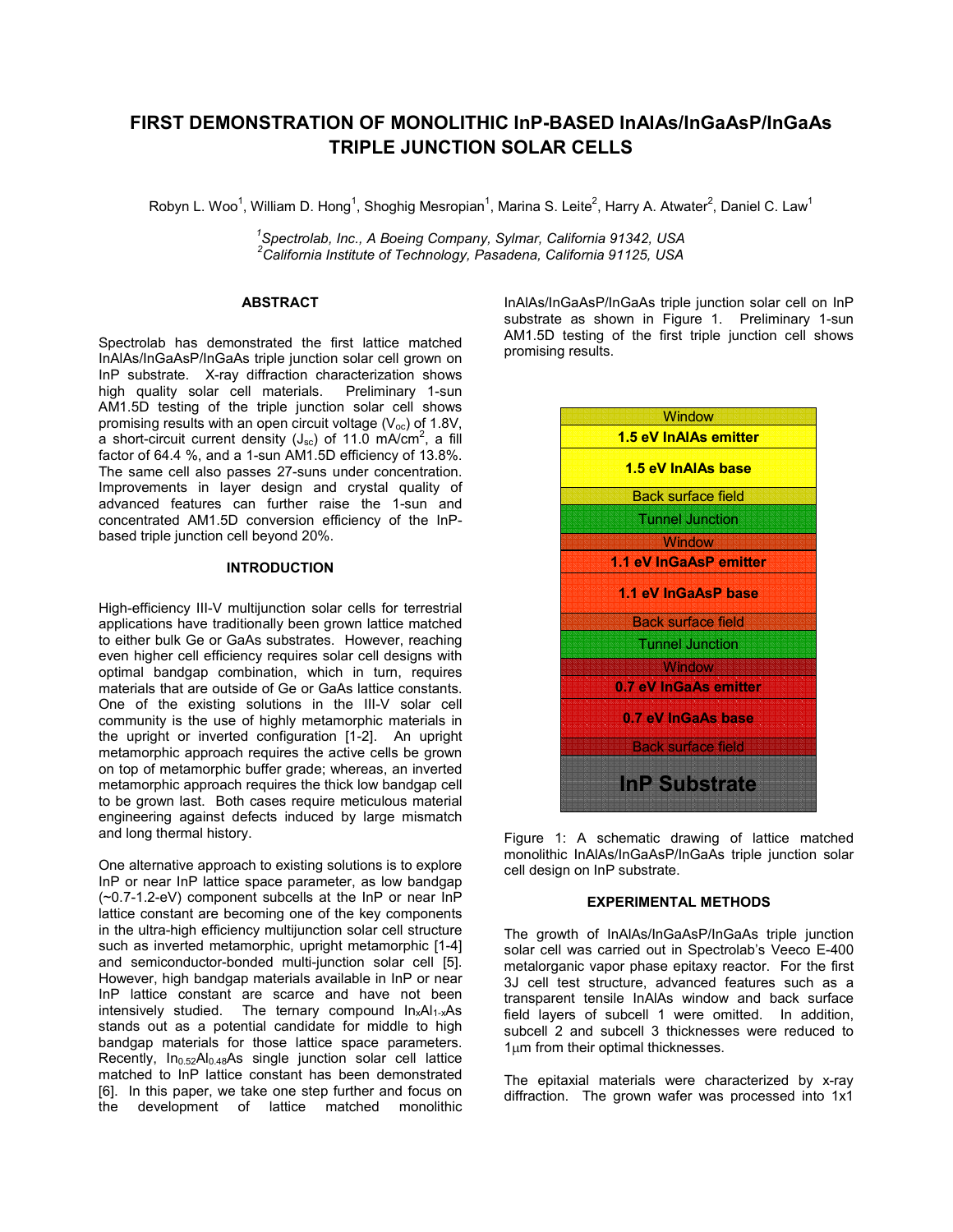cm<sup>2</sup> devices using a shadow space metal mask, which has excess metal coverage shown in Figure 2. The cells were coated with a standard space anti-reflection coating. Illuminated current-voltage characteristics of the triple junction cells was measured under both 1-sun AM1.5D equivalent spectrum and 1-sun AM0 spectrum using filters under an advanced Spectrolab X25 solar simulator calibrated with Lear jet flight flown 3J-IMM (inverted metamorphic) standards for a quick feedback. The device performance of the cell under concentration was also measured under an advanced Spectrolab X25 solar simulator to determine the health of the tunnel diodes used in the triple junction cell.



Figure 2: A photograph of 1-cm<sup>2</sup> InAIAs/InGaAsP/InGaAs triple junction cells grown on InP substrate.



**MATERIAL CHARACTERIZATION** 

Figure 3: X-ray diffraction rocking curve of InP-based InAlAs/InGaAsP/InGaAs triple junction solar cell grown on InP substrate.

Shown in Figure 3 is x-ray diffraction (XRD) measurement around the InP (004) reflection. The sharp peak at 31.67º corresponds to InP substrate. The peak at approximately 50 arc-sec compressive (on the left of InP peak) is due to InGaAsP-subcell 2 material. The peak at approximately 105 arc-sec tensile (on the right of InP peak) is due to InGaAs-subcell 3 and InAlAs-subcell 1 material. Full-width-half-maximum of the XRD θ scan for InAlAs, InGaAsP, and InGaAs subcell are approximately 70 arc-sec, 80 arc-sec, and 65 arc-sec, respectively. XRD data indicates that all three subcell components are at high material quality.

#### **DEVICE CHARACTERIZATIONS**



Figure 4: Illuminated current-voltage characteristic of InAlAs/InGaAsP/InGaAs triple junction cell as measured on AX25 and estimated efficiency based on single junction component subcells and maximum available short circuit current density.

Figure 4 shows the preliminary illuminated current



Figure 5: External quantum efficiency of InP-based InAlAs/InGaAsP/InGaAs triple junction cell plotted in (-●- ); external quantum efficiency of stand-alone InAlAs, InGaAsP, InGaAs single junctions plotted in red; reflectance of triple junction cell plotted in gray.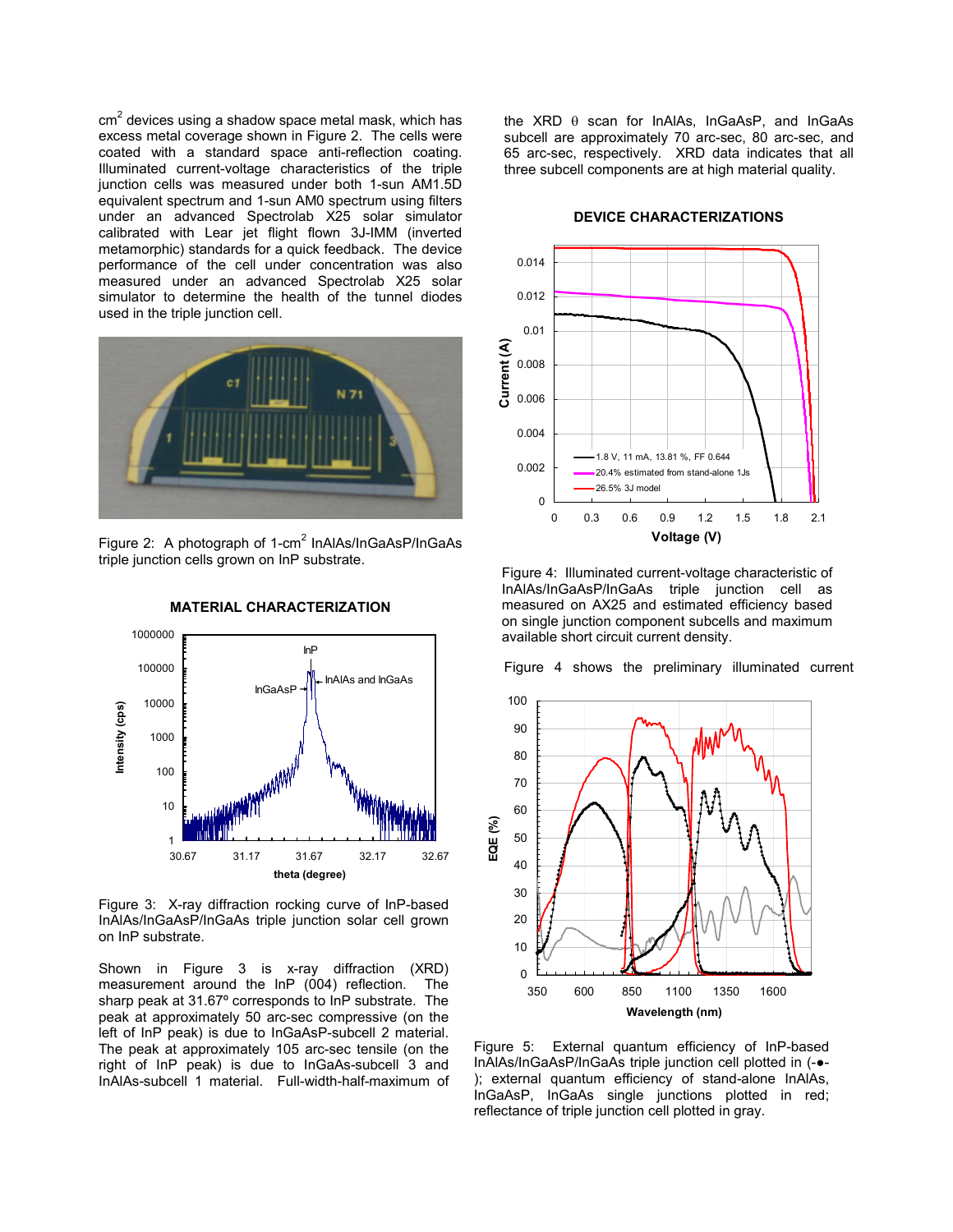voltage characteristics of the InP-based InAlAs/InGaAsP/InGaAs triple junction solar cell. The cell achieved an open circuit voltage ( $V_{\text{oc}}$ ) of 1.8V, a shortcircuit current density of  $(J_{\rm sc})$  of 11.0 mA/cm<sup>2</sup>, a fill factor of 64.4%, and a 1-sun AM1.5D efficiency of 13.8%. Based on currently available InAlAs, InGaAsP, and InGaAs single junction device performance, a 1-sun AM1.5D conversion efficiency of 20.4% is estimated. Further improvement in crystal quality, better current matching, and optimized anti-reflection coating for this bandgap combination can push the InP-based InAlAs/InGaAsP/InGaAs triple junction cell efficiency closer to ideal efficiency of 26.5%.

External quantum efficiency (EQE) data of the same triple junction cell are presented in Figure 5. All subcells show peak EQE performance ranging from 60% to 80%. Also included in Figure 5 is EQE of our current stand-alone InAlAs, InGaAsP, and InGaAs single junction cells. These current densities of single junction cells measured from spectral responses were used to estimate the conversion efficiency of 20.4% shown in Figure 4. There are two factors that contributed to the disparity in spectral response between the stand-alone single junction component cells and integrated 3J cells. The first is, the stand-alone InAlAs single-junction solar cell has a transparent tensile InAlAs window and back surface field layers. The second difference is, subcells 2 and 3 have thicker base layers. If we were to include those features alone in the integrated 3J cells, we estimate a cell efficiency of 20.4% can be achieved in this design. High reflectivity is also observed from these cells as shown in reflectance data plotted in gray color.



Figure 6: Performance of the InP-based InAlAs/InGaAsP/InGaAs triple junction cell as a function of AM0 concentration.

The InP-based triple junction cells were also tested under concentrated AM0 spectrum since concentrated AM1.5D spectrum was not readily available at the time. Figure 6

shows the preliminary performance data of a triple junction cell as a function of AM0 concentration. The cell passes 27 suns, which is promising for terrestrial applications. Note that high series resistance is due to contact metal design, which is not suitable for concentrations.

From the device performance of these first demonstration solar cells, Spectrolab identifies a few crucial design and/or process improvements. One is the insertion of a transparent passivating window and back surface field layers to InAlAs-subcell 1, which can reduce front and back surface recombination velocity and light absorption loss. The second improvement is to thicken the base layers of InGaAsP-subcell 2 and InGaAs-subcell 3 to fully absorb the long wavelength portion of the solar spectrum without compromising design integrity. The third is to develop a highly conductive layer that can be used as a front contact to improve contact resistance. The Fourth is to develop an anti-reflection coating optimized for this bandgap combination.

## **CONCLUSIONS**

Spectrolab has demonstrated the first InP-based InAlAs/InGaAsP/InGaAs triple junction solar cell with an open circuit voltage  $(V_{\text{oc}})$  of 1.8V, a short-circuit current density (J<sub>sc</sub>) of 11.0 mA/cm<sup>2</sup>, a fill factor of 64.4%, and a 1-sun AM1.5D efficiency of 13.8%. Although the efficiency of the first demonstrated cells is far from theoretical AM1.5 predictions of over 26%, the results are promising and provide valuable feedback on design improvements needed to further increase cell efficiency. In addition, the first high quality 3J cell growth demonstration provides confidence and confirmation that Spectrolab can grow high quality high Al-containing materials lattice-matched to InP as a stand-alone component or in an integrated cell.

## **ACKNOWLEDGMENTS**

The authors are grateful for financial support from the Department of Energy - Solar Energy Technologies Program under Grant No. DE-FG36-08GO18071.

## **REFERENCES**

[1] R. R. King, D. C. Law, K. M. Edmondson, C. M. Fetzer, G. S. Kinsey, H. Yoon, R. A. Sherif, and N. H. Karam, *Appl. Phys. Lett.* **90**, 183516 (2007).

[2] J. F. Geisz, D. J. Friedman, J. S. Ward, A. Duda, W. J. Olavarria, T. E. Moriarty, J. T. Kiehl, M. J. Romero, A. G. Norman, and K. M. Jones, *Appl. Phys. Lett.* **93**, 123505 (2008).

[3] A. B. Cornfeld, D. Aiken, B. Cho, A. Vance Ley, P. Sharps, M. Stan, and T. Varghese,  $35<sup>th</sup>$  IEEE